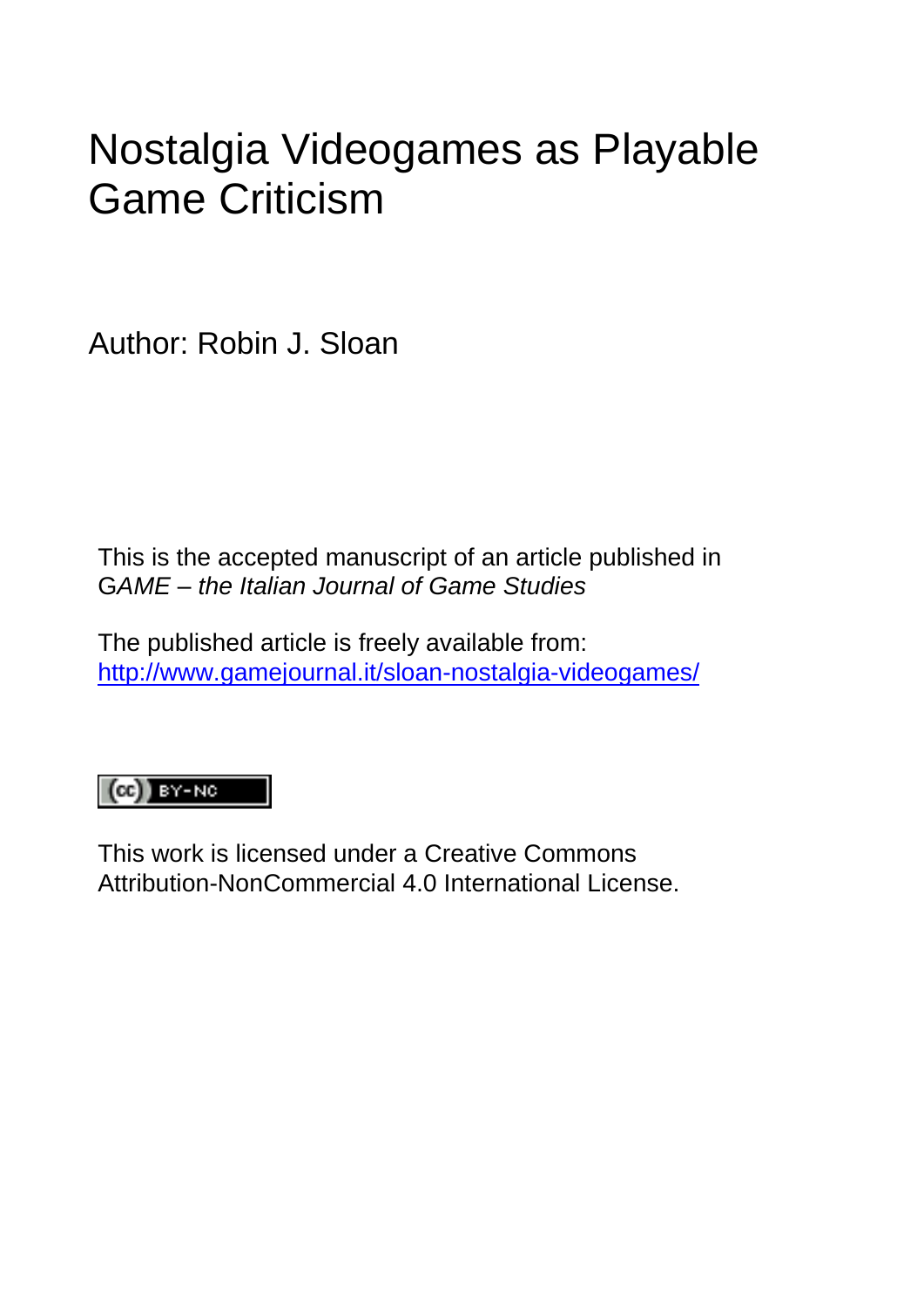## **Nostalgia Videogames as Playable Game Criticism**

Robin J.S. Sloan School of Arts, Media and Computer Games Abertay University, UK [r.sloan@abertay.ac.uk](mailto:r.sloan@abertay.ac.uk)

#### **Abstract**

The aim of this paper is to consider the emergence of nostalgia videogames in the context of playable game criticism. Mirroring the development of the nostalgia film in cinema, an increasing number of developers are creating videogames that are evocative of past gaming forms, designs, and styles. The primary focus of this paper is to explore the extent to which these nostalgia videogames could be considered games-on-games: games that offer a critical view on game design and development, framed by the nostalgia and cultural memory of both gamers and game developers. Theories of pastiche and parody as applied to literature, film, and art are used to form a basis for the examination of recent nostalgia videogames, all of which demonstrate a degree of reflection on the videogame medium.

#### **Keywords**

Game design, nostalgia, parody, pastiche, retro games

#### **The nostalgia videogame**

The focus of this essay is the nostalgia videogame, which I define as any contemporary game that explicitly incorporates past aesthetics, design philosophies, or emulated technical limitations. My specific aim in this essay is to address two questions: to what extent can we consider contemporary nostalgia videogames to be a form of pastiche or parody that provides a critical engagement with the past? And subsequently, can we identify these nostalgia videogames as part of the wider discourse on games-on-games?

The maturation of videogames and, by extension, the gaming audience, has logically led to a period of introspective original games that demonstrate a fascination with the history of the medium. While publishers and consumers have long been invested in the repackaging, resale, and collecting of videogames (see for instance Swalwell, 2007), in recent years there has been a distinctive shift toward the development of new games that demonstrate nostalgia for past gaming. Videogames that purposefully signalled retro styles were initially discussed as a potential fad in game development (Ramachandran, 2008). Almost a decade later, the expanded production and consumption of retrostyled games demonstrates the broader social, economic, and cultural value of the nostalgia videogame, and suggests that game developers are increasingly engaging with the design philosophies and aesthetics of past gaming eras to inform contemporary game development projects

We might initially dismiss these nostalgia games as overly sentimental: as an obsession with gaming relics. Many critics have indeed dismissed the potential for nostalgia to offer any form of critical engagement with the past. This is perhaps most obvious in critique of the nostalgia film, famously identified as a depthless product of postmodern cultural production by Jameson (1991, pp. 279-296). It has been argued, however, that the nostalgia film offers new ways of interpreting and understanding social and media history (Sprengler, 2009, pp. 84-90). More broadly, the emotional, intellectual, and critical value of nostalgia has been discussed in relation to cultural and media memory (e.g. Boym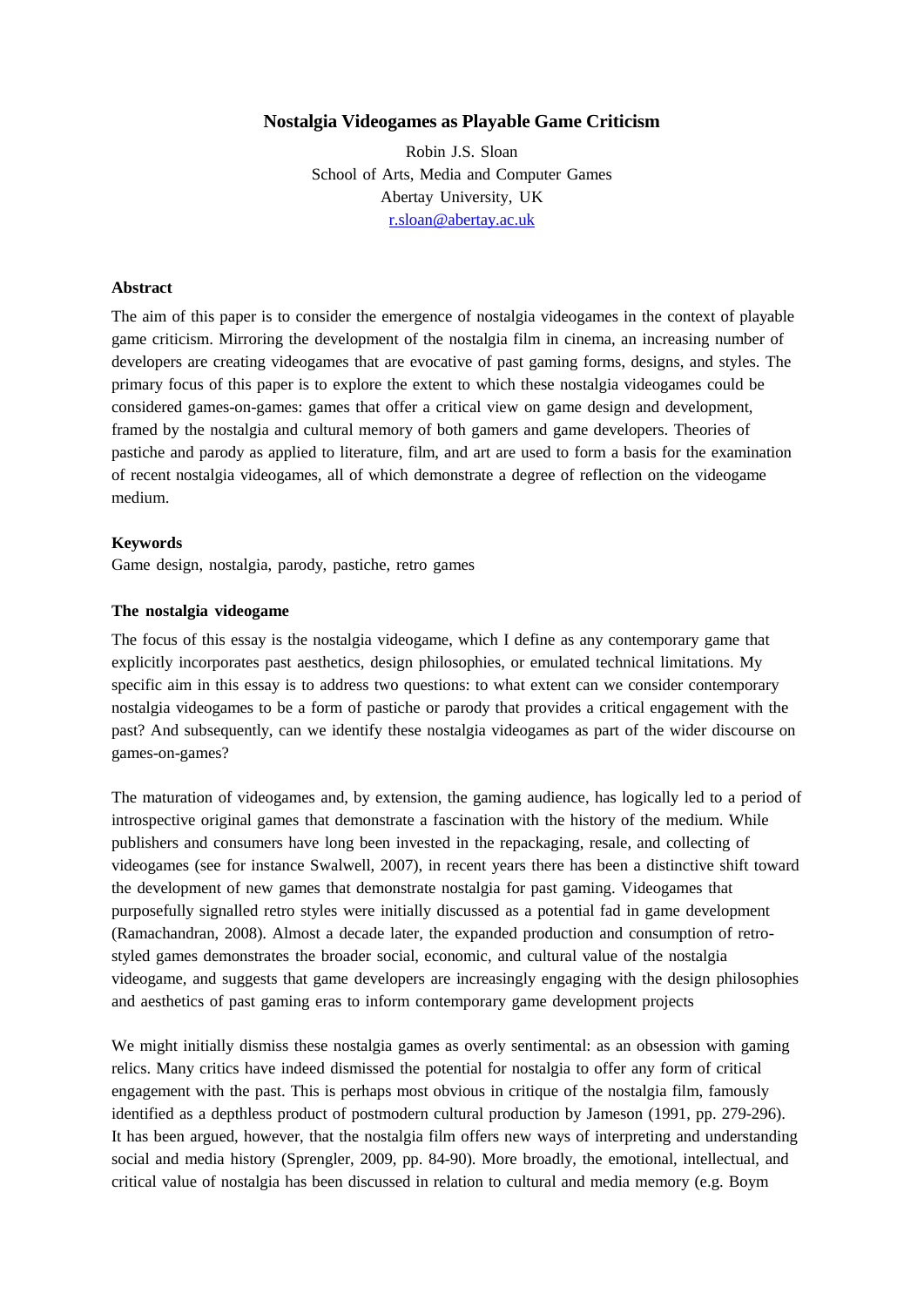2001; Errl, 2011; Sperb, 2016). One of the key arguments in support of critical nostalgia centres on the idea that nostalgia can reveal as much about the present (and our aspirations for the future) as it can the past (Lowenthal, 1985, p.8). While not as rigorous as historical methods – which ultimately aim for an objective evaluation of the past – nostalgic imitations can be regarded as a form of critical engagement with the past framed by personal and collective memory. This in turn reveals more about our current situation: the contemporary social, economic, and cultural issues that we face, and how this directs us to remember the past in particular ways

With specific regards to nostalgia videogames, Garda (2013) offers one of the most useful discussions of nostalgic tendencies in game design. In her analysis, Garda defines retro game design utilising a continuum of restorative to reflective nostalgia, an approach that is generally appropriate to understanding the relationship between nostalgia, memory, and technology (Van der Heijden, 2015). Restorative nostalgia can be aligned with the re-emergence and deployment of classic games on modern hardware, predominantly through online stores. Of more pressing interest to the current essay, reflective nostalgia can be considered the design of neo-retro games: new games that reflect a revival of past styles or designs (as in retro 8-bit, retro 16-bit etc.) The manner in which games reference the past is raised by Garda, which has implications for the type of consumer nostalgia that may be appealed to. Gaming nostalgia may be personal (in that some players have direct memories of the referenced works), or collective and detached (in that some players will not have direct appreciation of the referenced works, but understand the references).

In this essay, I aim to build on this existing work by proposing that the nostalgia videogame could be considered a form of playable game criticism. I explore the notion that these nostalgia videogames are in fact games-on-games: games that have been developed by designers who are critically engaged with both the history of their medium and their own emotional and intellectual connection to gaming. In an age in which games can be quickly sourced and downloaded on to consoles, PCs, and mobile devices, it is easier than ever for gamers to connect with gaming history by playing classic games. But is simply playing a classic game a sufficient means of understanding the aspirations and ideals of past designers and gamers? I explore whether contemporary critical imitation (in the form of pastiche and parody) can help us to understand gaming history, and whether the act of playing these nostalgia videogames can offer unique insights into game making and culture.

This essay is structured in two parts. In the first part I develop a foundation for the analysis of nostalgia videogames by linking the literature on pastiche and parody (which typically focuses on literature, film, and art) to game design. The intention here is to identify useful definitions of pastiche and parody, and in turn consider how these definitions could inform research that is specifically grounded within game design. In the second part of the essay, I select and discuss a series of nostalgia videogames that make reference to period game design and culture.

### **Critical imitation**

Todorov (1984) states that, "intentionally or not, all discourse is in dialogue with prior discourses on the same subject" (p. X). Expanding on this statement, Todorov suggests that this applies not only to literature, but also to all cultural works, which draw upon the repository of knowledge retained within the collective memory. When it comes to examples of contemporary mimicry – such as the nostalgia videogame – it is therefore pertinent that we question how the imitation relates to the wider discourse on past (and future) game design.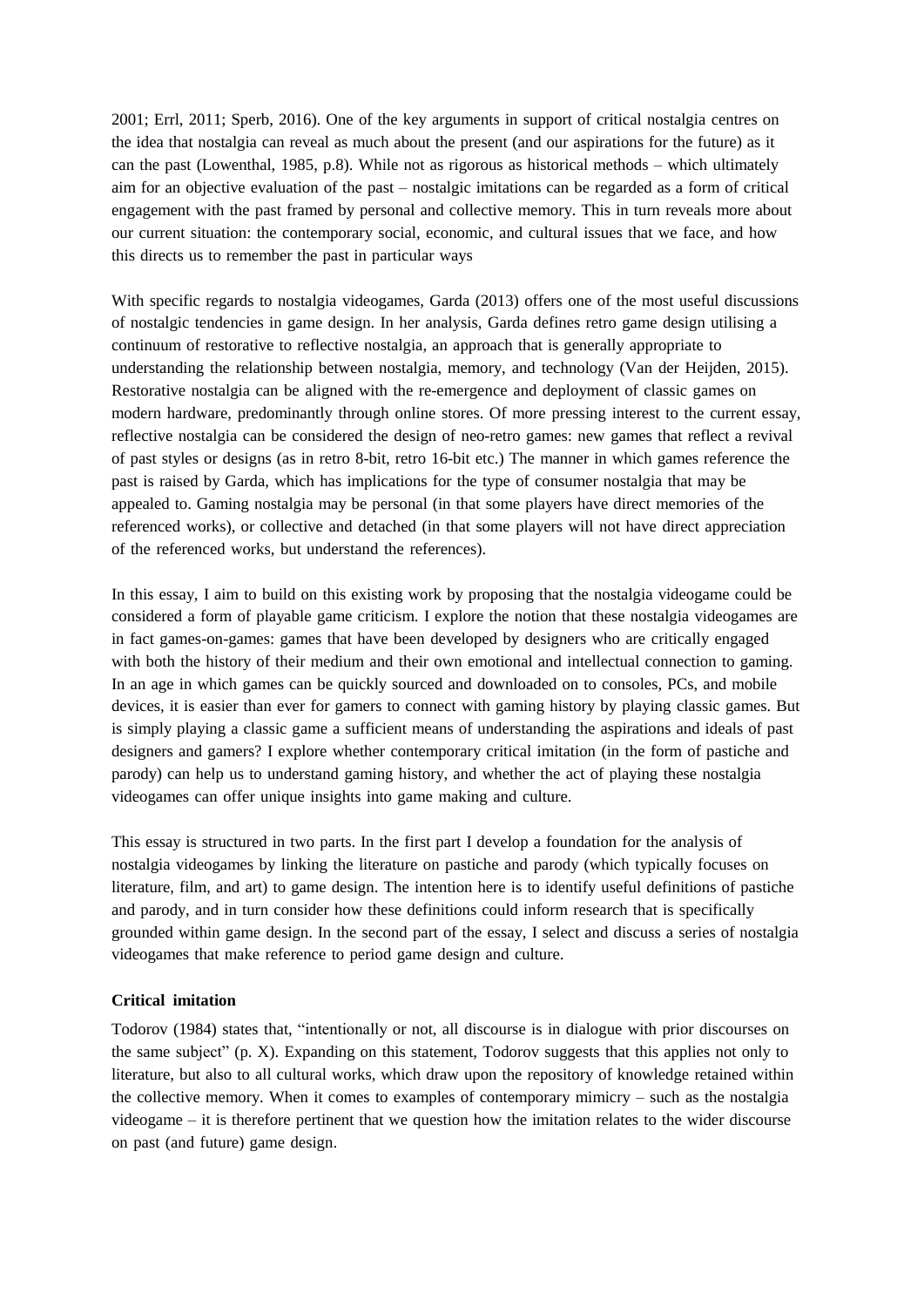There are many approaches to creating an imitation, as well as a variety of artistic reasons for engaging with mimicry. Hoesterey (2001, pp. 10-15) and Dyer (2007, pp. 11-16) identify a range of imitative modes, including the fake, the homage, and the emulation. Of note here are two particular modes that are well discussed in the literature: the pastiche and the parody. These are closely related imitative modes, so much so that neatly categorising works as belonging to one mode or the other is not necessarily straightforward. Dyer argues that both pastiche and parody are unconcealed imitations (i.e. they do not hide their imitation of an original work, as a forgery does) that signal their source texts. For Dyer, the difference between a pastiche and a parody concerns the evaluative approach: the pastiche invites an open evaluation of its imitation, whereas the parody incorporates a predetermined evaluation of the material being imitated. More generally, the distinction can be summarised as one of similarity and difference: where a pastiche is a work that focuses more on its similarities with an original work (or a series of works, or genre, or the style of an artist), the parody incorporates both similarity and difference to create an ironic effect (Hutcheon, 1985).

If we look first at definitions of pastiche, we can identify that this is an imitative mode that often requires the reader (player) to work to understand and make sense of its references. As Hoesterey (2001, p. 27) states, "unless one can decipher the intertexts, many postmodern works will offer only a banal aesthetic experience." Hoesterey also stresses the intricacy of a true pastiche. In relation to cinema, she states that contemporary pastiche structuration "goes beyond mere quotation to comprise a complex medley and layering of different styles and motifs" (p. 46). From this perspective, we can suggest two criteria for a videogame pastiche: 1) that a videogame pastiche should incorporate a broad range of gaming references, and 2) that a videogame pastiche should challenge players to exercise their knowledge of gaming history to fully appreciate these references.

Dyer (2007) provides further definitions of pastiche that can aid in the analysis of nostalgia videogames, including the concept that the "pastiche imitates its idea of that which it imitates" (p. 55). In other words, the pastiche offers some insight into how a game designer (or game culture more generally) interprets these original games: it is an imitation that is shaped by contemporary perceptions of the past. Dyer also identifies that the pastiche is constructed via a process of deformation (the selection of traits) and discrepancy (the exaggeration of traits) (pp. 56-58). This process implies a degree of critical engagement on the part of the game designer, and in turn the need for the game player to become a critical player.

In terms of parody, Hutcheon argues that "postmodernist parody is a value-problematizing, denaturalizing form of acknowledging the history (and through irony, the politics) of representation" (1989, p. 94). Hutcheon regards parody as a legitimate, intellectual, and critical form of engagement with the past: an imitative mode that "signals how present representations come from past ones and what ideological consequences derive from both continuity and difference" (p. 93). Echoing this definition, Harries stresses that:

As a textual system, parody simultaneously says one thing while saying another, always acting as an ironic tease. Thus, it is probably productive to think of parody as a term connoting both closeness and distance as well as the oscillating process that binds both discursive directions. (Harries, 2000, p. 5)

It is this emphasis on establishing ironic difference that we might consider important to analysis of nostalgia videogames. Where game designers have implemented a stark difference with the source of imitation, we could consider what this says about both the original work and our contemporary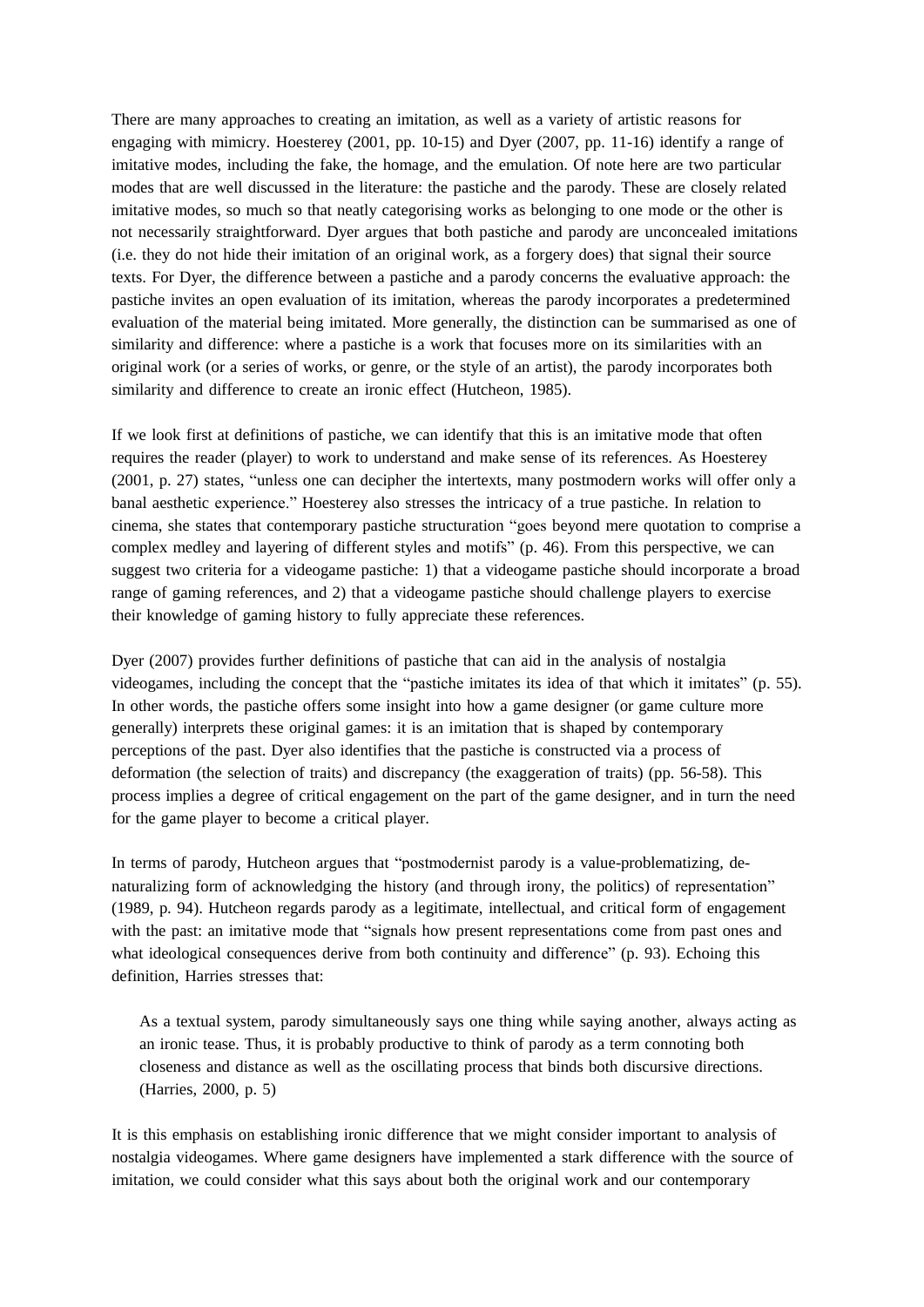orientation towards past gaming. For Harries, cinematic parody can be seen to emerge when similarity and difference are contrasted within the film lexicon (the core elements of the film, e.g. the characters, costumes, settings, and props), syntax (the narrative structure), and style (how the film is shot, edited, and presented). Harries also defines six methods for establishing ironic difference that could be useful to our analysis of nostalgia videogames: Reiteration, Inversion, Misdirection, Literalisation, Extraneous Inclusion, and Exaggeration.

While the above definitions allow us to distinguish pastiche and parody, for the purposes of this essay I do not deem it necessary to clearly and definitively separate pastiche from parody, nor to move to classify nostalgia games as falling neatly into one mode or the other. In order to establish a foundation for discussion, I choose to work with the broad definition that these are related modes of unconcealed imitation that are concerned with a variable degree of similarity and difference with original sources, where pastiche tends to emphasise similarity across a range of sources and parody tends to contrast similarity and difference for ironic effect.

What is arguably of most importance to the current discussion is how we relate existing theories of critical imitation to the videogame medium, which comes with its own set of aesthetic and structural qualities. Fundamentally, it is vital that we recognise the distinct properties of the videogame as a structured and symbolic media form. While much has been written about the videogame form, for simplicity I have chosen here to work with the Mäyrä's core and shell model (Mäyrä, 2008). This model offers an opportunity to translate definitions of pastiche and parody derived from studies of literature, film, and art into the lexicon of videogames. In essence, we could approach analysis of nostalgia videogames by considering how critical imitation has been applied within the videogame shell (the symbolic representation, e.g. the narrative, the audio-visual design) and the videogame core (game rules, systems, and mechanics). For example, we might observe that the ironic difference of parody is established through close similarity within the gameplay design, but inversion and misdirection within the audio-visual representation of settings and characters.

#### **Nostalgia videogames as playable game criticism**

In order to address the core research questions of the paper, I have opted to focus on a sample of three videogames that demonstrate different approaches to imitation. These games are *Braid*, *Homesickened,* and *Velocity 2X*. The following analysis draws upon the definitions of pastiche and parody discussed above as a means of interpreting how critical imitation has been deployed. The goal of this analysis is not to try to categorise a nostalgia videogame as definitively parody or pastiche, but to instead discuss how imitation is presented within the game core and shell, and in turn to discuss what this critical imitation can tell us about the place of nostalgia videogames within the wider discourse of games-on-games.

Taking *Braid* as a first example, we instantly recognise the imitation of *Super Mario Bros* within both the game shell and core. This includes: adversaries that appear to be piranha plants and goombas, the pursuit of a princess and the message at the end of each level that the "princess is in another castle" (see Figure 1), castles and flags at the end of levels, and even a section of gameplay that imitates the level layout of *Donkey Kong*. However, we also identify parodic elements within *Braid* that help to establish critical distance from its source game. Inversion and misdirection, for example, are frequently used to create a clear contrast with *Super Mario Bros*. The use of parody in *Braid* allows us to treat it as a game about a game: as a critique not only of *Super Mario Bros.*, but also of our memory of *Super Mario Bros.* as an icon of the early years of home console gaming.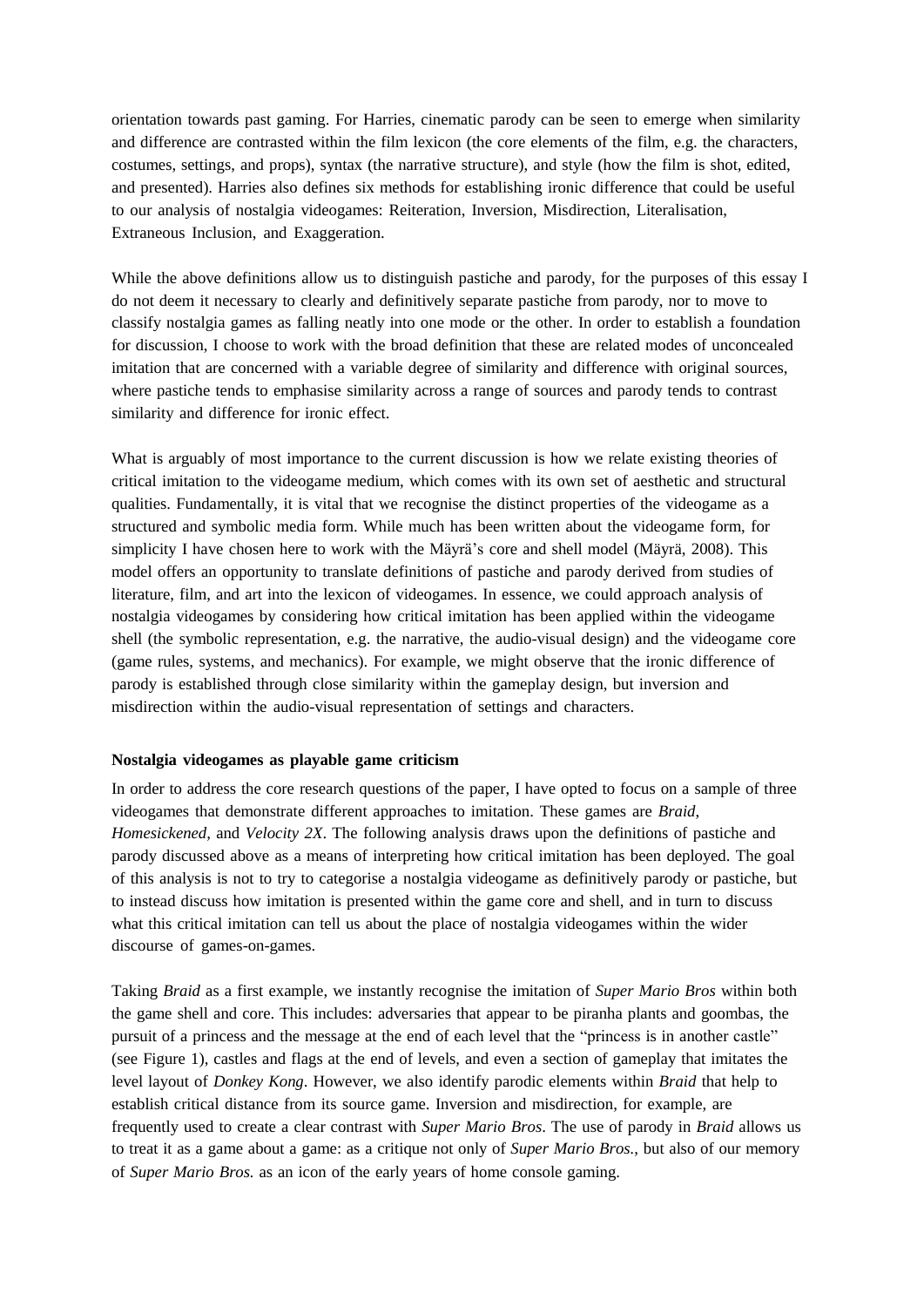

**Figure 1: Screenshot from the Xbox 360 version of Braid (2008)**

If we unpack this, we can draw some observations about how *Braid* operates as a form of playable criticism. Considering firstly the game shell, *Braid's* use of transformed visual and narrative elements purposefully draws attention to the childlike innocence of *Super Mario Bros.* (and the gamer as child), setting up *Braid* as a kind of re-visitation to childhood (by the gamer as adult). Visually, the impressionistic style of *Braid* transforms the innocent cartoon world of *Super Mario Bros.* into a world that appears more refined and mature. Given that *Braid* was released at a time when the Indie game was moving into the mainstream, we might interpret from this the emerging desire to treat games as an art form, rather than as the consumer electronic toy that they were cast as in the 1980s. In *Braid*, the pixelated graphics and familiar shapes, forms, and characters of *Super Mario Bros.* are reimagined in a manner that suggests a distorted memory of the original game: a game from childhood now viewed again through the eyes of adulthood.

*Braid's* critical imitation of the narrative of *Super Mario Bros.* is particularly interesting. On the one hand, *Braid* utilises a degree of similarity (recognisable characters, the quest to save the princess etc.) On the other hand, *Braid* uses irony to transform and critique the narrative of *Super Mario Bros.* This use of misdirection changes not only how we interpret the story and themes of both games, but also how we perceive the player-characters (Mario and Tim) as protagonist-heroes. For instance, one of the most striking examples of irony in *Braid* is the applied use of misdirection in the game's final section. At this point, the reversal of time within gameplay reveals that the princess has not been awaiting rescue from Tim, but has actually been trying to escape from the misguided player-character all along. Here we see the protagonist archetype flipped from ideal-hero to anti-hero: Tim is not the knight in shining armour, but a complicated and oftentimes dark individual who appears to be a social outcast. In this critical imitation, Tim is Mario viewed through the eyes of the now cynical adult gamer/game designer, but he could also be interpreted as a reflection of an adult gamer stereotype: that of the loner caught up in a fantasy of heroism, but neglectful of reality.

Within the game core, we can also observe closeness to and distance from *Super Mario Bros*. The jump mechanic, while important, serves as another form of misdirection. The fundamental mechanic in *Braid* is actually the ability to reverse time, to both solve problems and undo mistakes. And a consequence of this is a much more difficult and challenging game. Functionally, *Braid* is a jump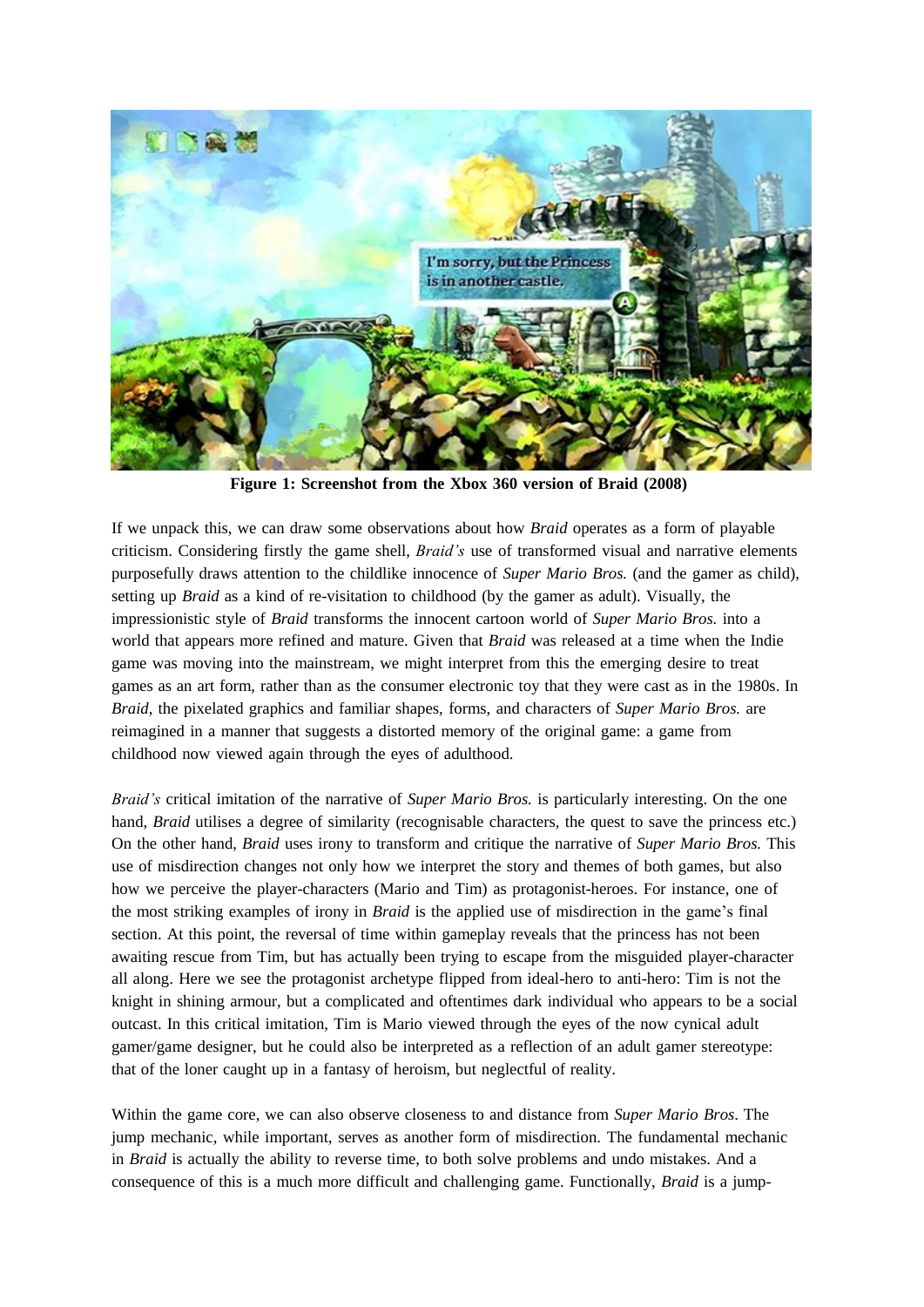based platformer like *Super Mario Bros*., but the additional time-reversal mechanic transforms the experience of play. While the gameplay of *Super Mario Bros*. focuses on skill and timing (attributes that we can associate with the younger gamer), *Braid* focuses on problem solving and fiendishly perplexing puzzles that seem to purposely facilitate player frustration.

*Braid* is a nostalgia videogame, but this nostalgia is not merely sentimental. *Braid's* nostalgia is necessary to the game's thematic exploration of time, relationships, loss, and the conflicted nature of game design itself. We could play *Braid* as a game about games culture (it points to a pivotal point in our collective gaming 'childhood', whilst reminding us through both narrative and a time-based mechanic that we can never go back and fully undo the past). We could also play *Braid* as a game about both game designers and gamers: individuals who have grown up playing games like *Super Mario Bros.*, who had aspirations for the future, but who now have adult lives and adult relationships that may not live up to those past aspirations. Mario always saves the day and wins the adoration of the princess, but Tim is a social outcast whose heroics and adoration exist only in fantasy. From this perspective, the nostalgic imitation of *Super Mario Bros.* is important to *Braid* if it is to be understood as a game-on-games. *Super Mario Bros*. is arguably one of the most widely recognised icons of game design, readily associated with both the emergence of home gaming and the establishment of one of the most important and pervasive game genres: the platformer. *Super Mario Bros*. can be remembered nostalgically as a game that opened up new future possibilities in gaming. By imitating this game, *Braid* echoes past aspirations for gaming, while offering new ideas about the current practice and future possibilities of game design.

While *Braid's* critical imitation targets the design of a particular game, imitation of historic hardware limitations is one of the common ways in which nostalgia videogames seek to engage with and comment on the past. Of these games, *Homesickened* (Figure 2) is an excellent example: a nostalgia videogame that strives for an authentic period audiovisual presentation and gameplay design, while simultaneously creating critical distance by problematizing nostalgia itself. By using the aesthetics of period computer hardware to create a strong sense of discomfort, *Homesickened* turns nostalgia on its head. Homesickness has historically been linked to nostalgia and, at first glance, *Homesickened* presents an opportunity to return to the warm, familiar landscape of 1980s computing. But the clue is in the title: this is not the remembered cyber space of 80s gaming, but a glaringly unfamiliar and jarring space that is more uncanny than nostalgic.

The visual design of *Homesickened* closely imitates the output capabilities of a Color Graphics Adapter (CGA) in 320x200 4-colour mode, where the selected palette comprises black, white, magenta, and cyan. Although other games (such as *Downwell* or *Shovel Knight*) imitate the limited colour graphics and low resolutions of early home computers and consoles, few games allow their technological imitation to overwhelm the player experience to the extent that *Homesickened* does. This is a game that imitates the sluggishness of primitive graphics cards. The slow screen refresh rate as the player moves clumsily through the environment is distinctly uncomfortable for today's gamers, who are accustomed to precision and accuracy even when retro graphics are deployed. *Homesickened* makes use of a 3D game engine, allowing for free movement around a 3D world: something that certainly wasn't possible in the early 1980s. But the use of graphical downgrading results in a drop in response time that seems almost stationary by today's expectations. On top of this, *Homesickened* emulates the churning, mechanical sounds of primitive computer hardware, creating an eerie soundtrack. The overall effect is a shattering of nostalgic selectiveness. *Homesickened* inverts the syntax of techno-nostalgia itself: it draws our attention to the gritty reality of 80s computer hardware,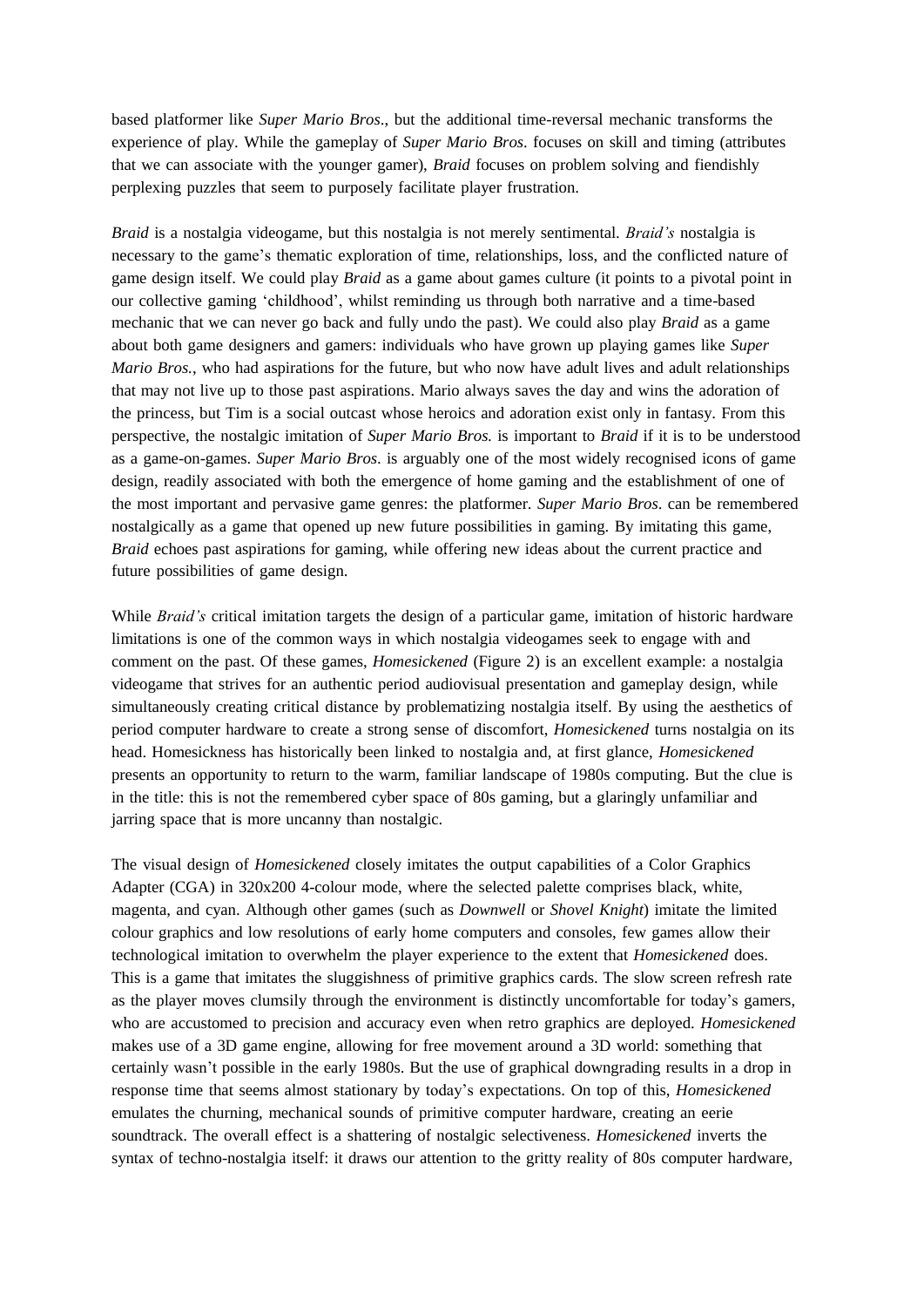

**Figure 2: Screenshot from the Mac OS X version of Homesickened (2015)**

instead of providing a rose-tinted vision of the past that is augmented and improved for contemporary tastes.

In terms of game shell and game core, we can observe how *Homesickened* specifically targets us – the gamers – and critiques our own tendency to venerate the game technologies of the past. It is a game on games, yes, but more specifically it is a game about gamers and their relationship with their own gaming heritage. As noted above, the thorough downgrading of visual presentation makes it difficult for us to pick out elements in the game world, as they transition between various states of visual clarity as we move towards them. Not only does this serve to accurately emulate the reality of early computer graphics, but it also works as a metaphor for the problem of nostalgia itself, symbolising the fuzzy perception we have of the games we revere. In terms of gameplay design, perhaps one of the most interesting choices is the implementation of unnecessarily awkward controls, imitating the often counterintuitive keyboard controls of 1980s computer games. Most videogames today make use of elaborate control schemes, but these controls tend to feel intuitive to the point that players perform complex actions without paying much attention to the physical pressing of buttons. Navigation and interaction in *Homesickened* should be intuitive, but interactions (with the space bar) typically require the player to be close to and correctly orientated towards a target (resulting in dissatisfying beeps when the space bar is pressed to no avail), while player navigation is limited to either moving forward/backward or turning on the spot. In terms of both the shell and core, then, *Homesickened* presents an imitation of the past the critiques not only the historical development of games technology and interfaces, but also (and perhaps more importantly) our rose-tinted orientation towards a gaming past that is more rudimentary and unsatisfying than we often acknowledge.

The referencing to gaming's past in the above examples is plain to see: *Braid* makes clear reference to a well-known game franchise, and *Homesickened* is predicated upon the emulation of period technical limitations. However, we can also identify nostalgia videogames that require players to exercise a deeper knowledge of games history in order to recognise and interpret their multiple layers of references: a quality we can clearly link to the concept of the pastiche.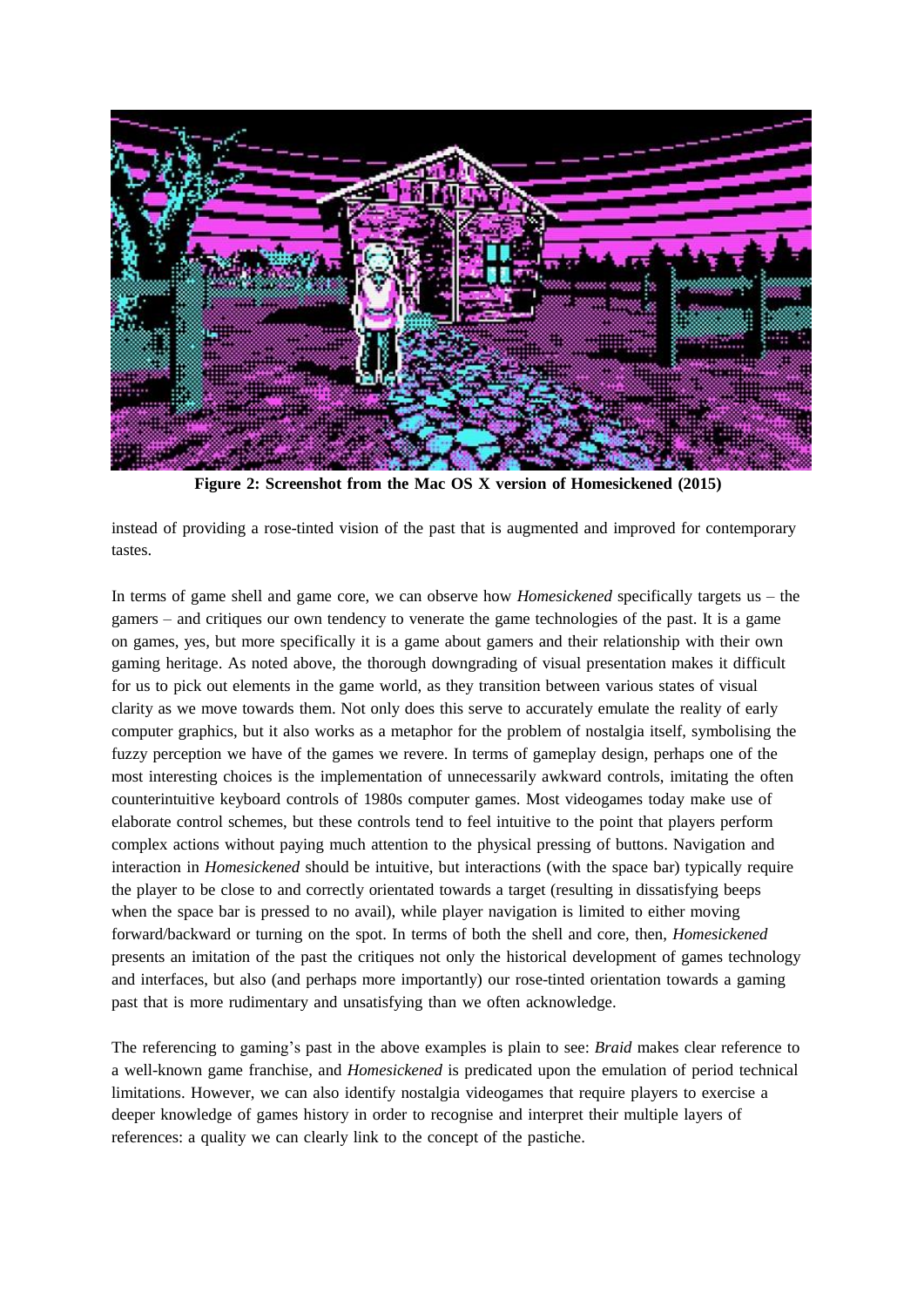

**Figure 3: Screenshot from the PS4 version of Velocity 2x (2014)**

One particularly good example of a videogame that is perhaps not immediately identifiable as nostalgic is FuturLab's *Velocity 2X* (see Figure 3). This is a technically sophisticated game that makes the most of current games technologies: it showcases elegant HD graphics, includes layered techno music and SFX, and provides extremely sensitive and satisfying gameplay, with limited loading times between levels. Even transitions between two very different types of gameplay – space-based shooting and platforming – occur seamlessly. There can be no mistaking, then, that this is an original game franchise made for a contemporary audience. At the same time, however, *Velocity 2X* is clearly not an original. Both stylistically and mechanically it borrows heavily from past gaming and associated games culture.

Fundamentally, *Velocity 2X* is an example of an X meets Y: a product that can be defined by the mashing together of two well-understood concepts. In this case, the X and Y are the vertical-scrolling space shoot-em-up and the sci-fi platformer. These game genres are perhaps best equated to the game series *Xenon* and *Metroid* respectively. We can compare *Velocity 2X* to both of these series and identify significant references. On the one hand, the similarities with *Xenon* include the upgradeable player-starship, the waves of enemies, and end- and mid-level bosses. On the other hand, the similarities with *Metroid* include the alien setting, the dichotomy of puzzle and action gameplay, and 2D scrolling levels. Additionally, player-character Kai Tana bears a resemblance to *Metroid* playercharacter Samus Aran from later games in the series, particularly the Zero Suit version of Samus from *Metroid: Other M*. More broadly there are embedded references to games such as *WipEout*, which clearly influenced not only the speed-orientated gameplay of *Velocity 2X* but also the mid-90s techno aesthetic.

*Velocity 2X* is an especially interesting example of a nostalgic videogame pastiche because its final presentation appears strikingly contemporary. The nostalgia of *Velocity 2X* resides within FuturLab's reconnection with past game design philosophies and ideals: fast-paced gameplay, incremental introduction of mechanics that gradually build complexity, and an emphasis on many, short levels that increasingly challenge player skill and that encourage replay for higher scores. This kind of broad pastiche of past game design is apparent in other nostalgia videogames that are more evidently retro in their styling: *Super Meat Boy, Shovel Knight,* or *Towerfall Ascension*, for example. While parodic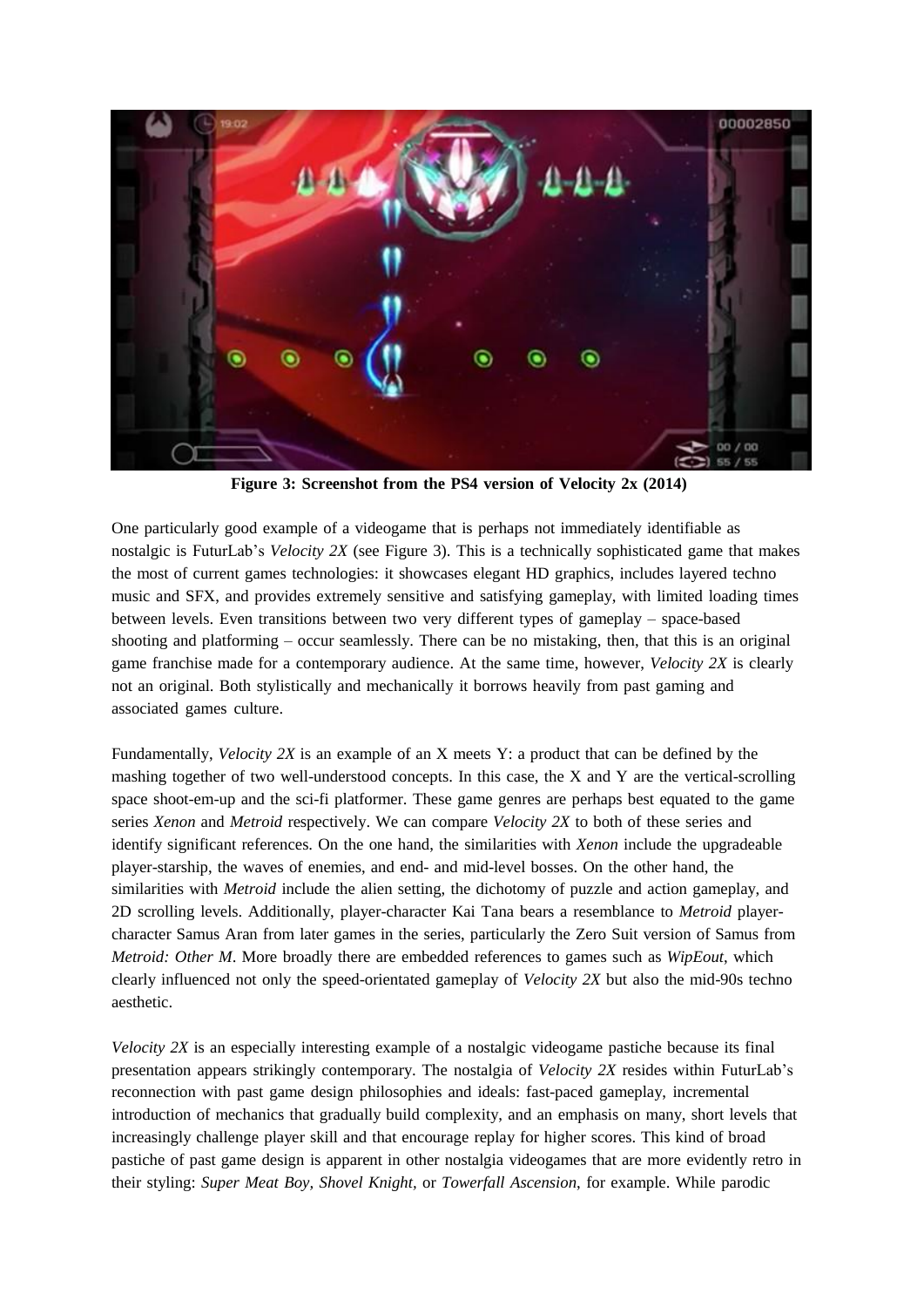nostalgia videogames tend to make more explicit evaluations through the use of similarity and difference, nostalgia videogames such as *Velocity 2X* are more evaluatively open. It isn't really important whether or not players understand the references: the game is enjoyable in its own right. But if the player can recognise and understand the references, they will be able to appreciate the game on a deeper level, and even understand the game as a form of playable game criticism. The process of deformation inherent within pastiche – the selection, exaggeration, and concentration of traits from past games – provides us with an insight into what the game designer felt was most valuable about those games.

With a nostalgia videogame such as *Velocity 2X*, where the critical imitation operates closer to what we may understand as pastiche, we are provided with a game experience that has been carefully (and, most likely, lovingly) curated by a game designer who possesses a deep knowledge of and passion for games. A game such as *Velocity 2X* borrows particular visual, audio, and ludic references from past games, and then remixes and updates these references for a contemporary audience. It seeks to demonstrate to players what the qualities of these games were (or often, why our collective memories of these games are so resilient). *Velocity 2X*, then, can be considered a game-on-games that requires players to look back on a range of gaming sources and consider not only what was good about these games in the past, but also how the targeted selection and mixing of these references can make for gaming experiences today that feel simultaneously original yet familiar.

#### **Conclusion**

Nostalgia in videogaming can be (and frequently is) dismissed as a sentimental pandering to consumercreator longing for a lost past. In this context, I believe that it is important that we avoid dismissing a game due to its apparent nostalgic aspirations, and even hold back from using the word nostalgic as a negative term when describing a neo-retro game. It is certainly true that many nostalgia videogames offer only a romanticised view of the past, with limited or no evidence of critical engagement or evaluation. However, this essay has shown that examples of nostalgia videogames, when framed by theories of critical imitation, can be understood as playable explorations of the past. On the one hand, this can include nostalgic pastiches that, through selective referencing and layering, provide us with an insight into the thinking of today's game designers. In particular, pastiches can help us to understand the game designer's appreciation of past game design philosophies and play styles. With videogames that incorporate the qualities of the pastiche, players are challenged to become critical players who must work to interpret the references and make an evaluation of the intentions of the designer. On the other hand, videogames that take a more parodic approach can point to the ideas of the past and contrast these with contemporary issues in game design, development, and culture. In these instances, designers are empowered to provide direct commentary on their interpretation of past game design philosophies, styles, and technologies.

Within the wider discourse of games-on-games, I would suggest that the nostalgia videogame offers researchers and designers a means of engaging with the history of the medium. The parallel with the nostalgia film provides us with a start point for both the further study of nostalgia videogames, and the creative exploration of the medium's past through critical videogame design.